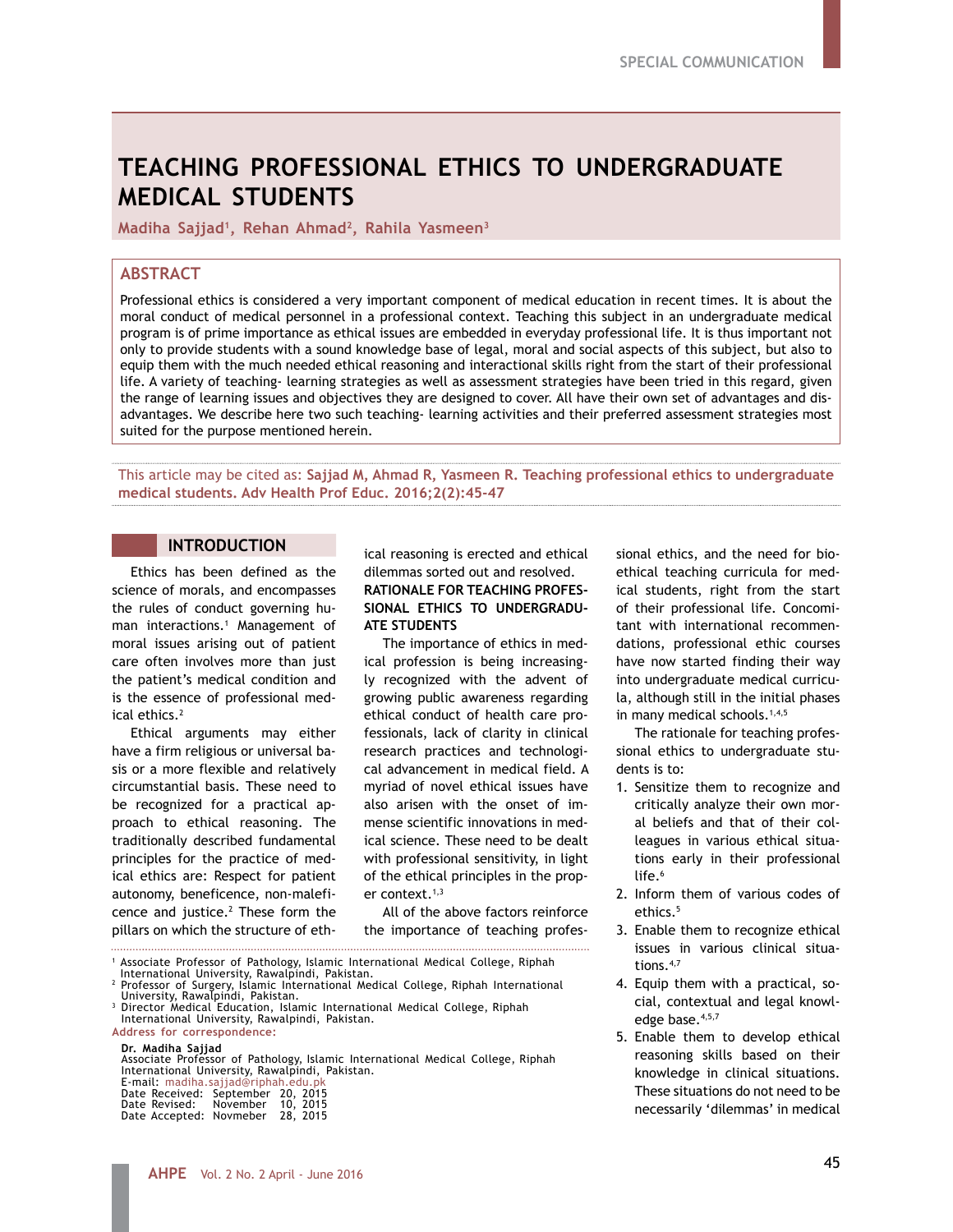practice but more importantly, common day to day issues.<sup>6,7</sup>

6. Equip them with pertinent interactive skills to apply this reasoning effectively. Providing the knowledge base and communication skills in this regard is one of the main aims of a formal professional ethics course.<sup>7</sup>

#### **TEACHING STRATEGIES**

There is a general opinion that medical ethics teaching and training should be done throughout the five year medical program in a longitudinal manner with knowledge base being formed in the initial years and application of basic concepts in clinical context in later years of the program. A combination of large and small group teaching formats may be used in keeping with the diverse nature of objectives.<sup>5</sup> These include lectures and seminars, case based learning, problem based learning, community based teaching, project work, presentations, standardized patients, audiovisual material, ward based ethics rounds and role plays etc.5

Case based learning is a valuable method of instruction in ethics teaching.3 Used in a small group format, it can be effectively utilized to develop skills for analyzing and resolving ethical dilemmas. This can be achieved through a systematic approach to reach an ethical judgment. Studies have proposed ways of achieving this by applying the principles and values of general ethics in a structured approach strategy to the specific case scenario in order to resolve it.<sup>2</sup> One such approach may be through use of algorithms3,4 by giving students a case vignette which provides a context for the ethical dilemma under consideration. Students are taught to identify the conflict in the given clinical situation and find out if there is an available legal or ethical consensus in the case context; In case there is no consensus available, identify the ethical appeals i.e. consequences presented by the case, fundamental principles of ethics (autonomy, beneficence,

non-maleficence, justice) and physician virtues (integrity, honesty, courage, altruism) required in the given context, search for conflicts among these appeals and provide an argument to resolve the issue based on priority of appeals. If there is an ethical consensus available on the situation at hand, use it in relevance with the ethical appeals mentioned before and develop a management plan to deal with the conflict.<sup>3</sup>

Another important component of teaching professional ethics is the interactional skills involved in communicating sensitive issues i.e. mainly the affective component.8 Role plays may be effectively used especially during the latter half of an undergraduate medical program for teaching interactional skills in difficult situations for example discussing terminal illness or death, taking informed consent, confidentiality issues etc. Knowing about these issues is imperative but translating that knowledge in a real and sensitive situation needs a different strategy in itself. This is where role plays can help with a script provided for students or for standardized patients who provide the reality component in teaching and learning of these interactional skills.9

### **ASSESSMENT STRATEGIES**

Multiple assessment strategies may be used in accordance and in alignment with the learning objectives and learning strategies used. Multiple choice questions, Short answer questions, modified essay questions, OSCEs, structured vivas, case based discussions, multisource feedback and portfolios are a few to be named.<sup>5</sup>

When looking for a good assessment strategy for ethical reasoning skills which may be taught through case based learning, I find the most appropriate assessment strategy to be an ethics script concordance test (SCT).10 Ethical decision- making depends primarily upon the quality of ethical reasoning, the assessment of which is particularly difficult. Script concordance test is a tool which

provides a good platform to assess reasoning skills in clinical as well as ethical situations where there is no single true answer to a problem and the best approach has to be reasoned out and judged.<sup>10</sup>

Role plays for teaching professional ethics communication skills may be assessed effectively through OSCE's.9,11 OSCEs have been found equally useful in assessing competency to address ethical issues as for other clinical skills in various studies.<sup>11</sup> OSCE can assess students at the 'shows how' level of competence in a controlled environment, for which standardized patients may be used.<sup>9,11</sup> This would encourage students to sharpen their interactional skills in the ethical context in a more close to real life situation although there may be some logistic constraints for carrying out such an assessment.<sup>11</sup>

#### **REFERENCES**

- 1. Imran N, Haider II, Jawaid M, Mazhar N. Health ethics education: Knowledge, attitudes and practice of healthcare ethics among interns and residents in Pakistan. JPMI. 28:383–9.
- 2. Basic Concepts in Medical Ethics 2012. Available from: http://www.med.uottawa.ca/sim/data/Ethics\_e.htm
- 3. Fasser C, Amy McGuire J, Erdman K. The Ethics Workup: A Case-Based Approach To Ethical Decision-Making Instruction. J Physician Assist Educ.2007;18:34–41.
- 4. Miles SH, Lane LW, Bickel J, Walker RM, Cassel CK. Medical ethics education: Coming of age. Acad Med. 1989;64:705–14.
- 5. Mattick K, Bligh J. Teaching and assessing medical ethics: where are we now? J Med Ethics. 2006;32:181–5.
- 6. Glick SM. The teaching of medical ethics to medical students. J Med Ethics. 1994;20:239–43.
- 7. Eckles RE, Meslin EM, Gaffney M, Helft PR. Medical ethics education: where are we? Where should we be going? A review. Acad Med. 2005;80:1143–52.
- 8. Noone PH, Raj Sharma S, Khan F, Raviraj KG, Shobhana SS. Use of role play